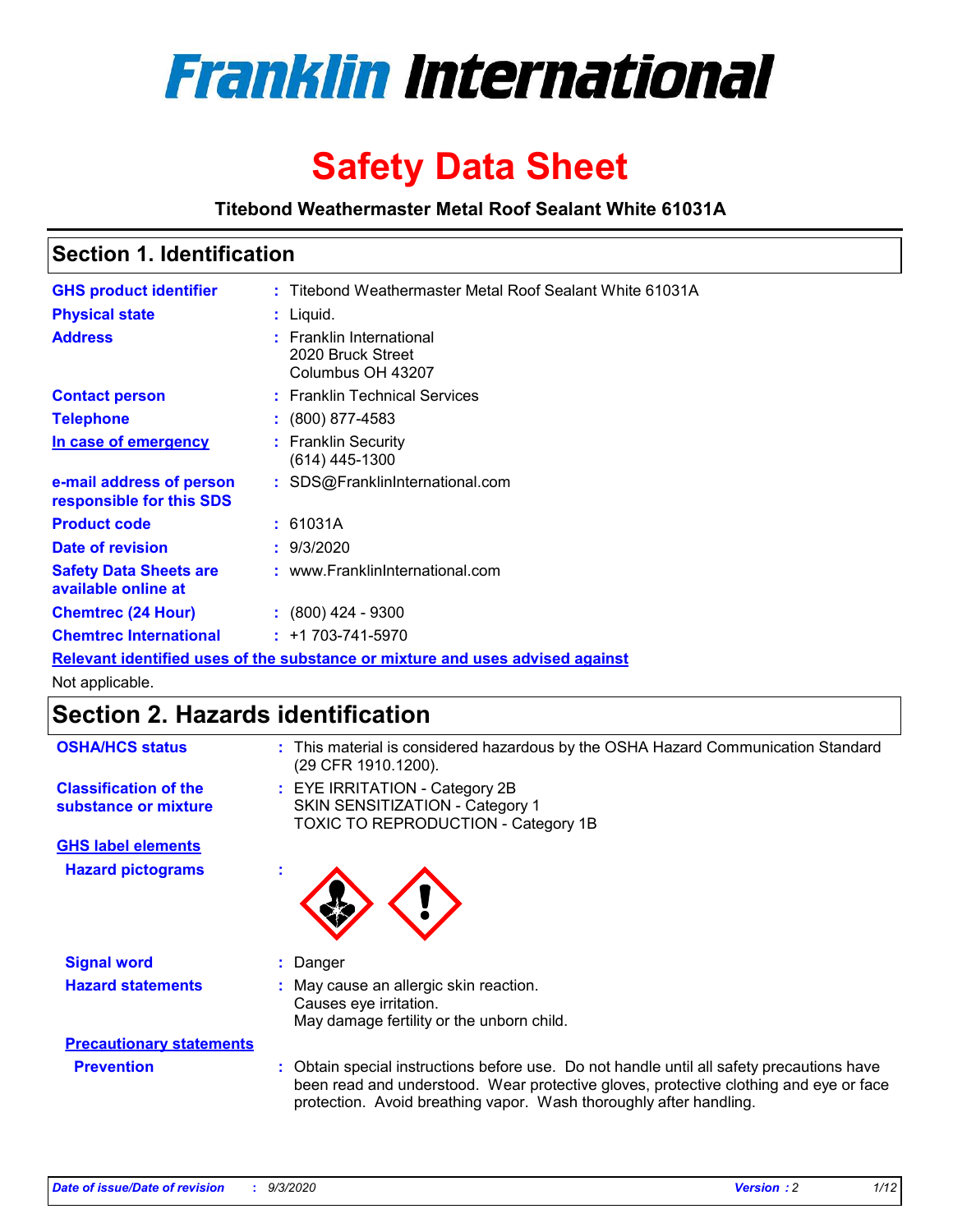### **Section 2. Hazards identification**

| <b>Response</b>                            | : IF exposed or concerned: Get medical advice or attention. Wash contaminated clothing<br>before reuse. IF ON SKIN: Wash with plenty of water. IF IN EYES: Rinse cautiously<br>with water for several minutes. Remove contact lenses, if present and easy to do.<br>Continue rinsing. If eye irritation persists: Get medical advice or attention. |
|--------------------------------------------|----------------------------------------------------------------------------------------------------------------------------------------------------------------------------------------------------------------------------------------------------------------------------------------------------------------------------------------------------|
| <b>Storage</b>                             | : Store locked up.                                                                                                                                                                                                                                                                                                                                 |
| <b>Disposal</b>                            | : Dispose of contents and container in accordance with all local, regional, national and<br>international regulations.                                                                                                                                                                                                                             |
| <b>Hazards not otherwise</b><br>classified | : Product generates methanol during cure.                                                                                                                                                                                                                                                                                                          |

# **Section 3. Composition/information on ingredients**

| <b>Substance/mixture</b> | : Mixture |
|--------------------------|-----------|
|                          |           |

| <b>Ingredient name</b>       | $\mathbf{0}$<br>70 | <b>CAS number</b> |
|------------------------------|--------------------|-------------------|
| 3-aminopropyltriethoxysilane | צ≥                 | 919-30-2          |
| Dibutyltin dilaurate         | ∣≤0.3              | 77-58-7           |

Any concentration shown as a range is to protect confidentiality or is due to batch variation.

**There are no additional ingredients present which, within the current knowledge of the supplier and in the concentrations applicable, are classified as hazardous to health or the environment and hence require reporting in this section.**

**Occupational exposure limits, if available, are listed in Section 8.**

### **Section 4. First aid measures**

| <b>Description of necessary first aid measures</b> |                                                                                                                                                                                                                                                                                                                                                                                                                                                                                                                                                                                                                                                                                                                                                                           |
|----------------------------------------------------|---------------------------------------------------------------------------------------------------------------------------------------------------------------------------------------------------------------------------------------------------------------------------------------------------------------------------------------------------------------------------------------------------------------------------------------------------------------------------------------------------------------------------------------------------------------------------------------------------------------------------------------------------------------------------------------------------------------------------------------------------------------------------|
| <b>Eye contact</b>                                 | : Immediately flush eyes with plenty of water, occasionally lifting the upper and lower<br>eyelids. Check for and remove any contact lenses. Continue to rinse for at least 10<br>minutes. If irritation persists, get medical attention.                                                                                                                                                                                                                                                                                                                                                                                                                                                                                                                                 |
| <b>Inhalation</b>                                  | : Remove victim to fresh air and keep at rest in a position comfortable for breathing. If<br>not breathing, if breathing is irregular or if respiratory arrest occurs, provide artificial<br>respiration or oxygen by trained personnel. It may be dangerous to the person providing<br>aid to give mouth-to-mouth resuscitation. Get medical attention. If unconscious, place<br>in recovery position and get medical attention immediately. Maintain an open airway.<br>Loosen tight clothing such as a collar, tie, belt or waistband. In case of inhalation of<br>decomposition products in a fire, symptoms may be delayed. The exposed person may<br>need to be kept under medical surveillance for 48 hours.                                                       |
| <b>Skin contact</b>                                | : Wash with plenty of soap and water. Remove contaminated clothing and shoes. Wash<br>contaminated clothing thoroughly with water before removing it, or wear gloves.<br>Continue to rinse for at least 10 minutes. Get medical attention. In the event of any<br>complaints or symptoms, avoid further exposure. Wash clothing before reuse. Clean<br>shoes thoroughly before reuse.                                                                                                                                                                                                                                                                                                                                                                                     |
| <b>Ingestion</b>                                   | : Wash out mouth with water. Remove dentures if any. Remove victim to fresh air and<br>keep at rest in a position comfortable for breathing. If material has been swallowed and<br>the exposed person is conscious, give small quantities of water to drink. Stop if the<br>exposed person feels sick as vomiting may be dangerous. Do not induce vomiting<br>unless directed to do so by medical personnel. If vomiting occurs, the head should be<br>kept low so that vomit does not enter the lungs. Get medical attention. Never give<br>anything by mouth to an unconscious person. If unconscious, place in recovery position<br>and get medical attention immediately. Maintain an open airway. Loosen tight clothing<br>such as a collar, tie, belt or waistband. |
| Most important symptoms/effects, acute and delayed |                                                                                                                                                                                                                                                                                                                                                                                                                                                                                                                                                                                                                                                                                                                                                                           |
| <b>Potential acute health effects</b>              |                                                                                                                                                                                                                                                                                                                                                                                                                                                                                                                                                                                                                                                                                                                                                                           |
| <b>Eye contact</b>                                 | : May cause eye irritation.                                                                                                                                                                                                                                                                                                                                                                                                                                                                                                                                                                                                                                                                                                                                               |
| <b>Inhalation</b>                                  | : No known significant effects or critical hazards.                                                                                                                                                                                                                                                                                                                                                                                                                                                                                                                                                                                                                                                                                                                       |
|                                                    |                                                                                                                                                                                                                                                                                                                                                                                                                                                                                                                                                                                                                                                                                                                                                                           |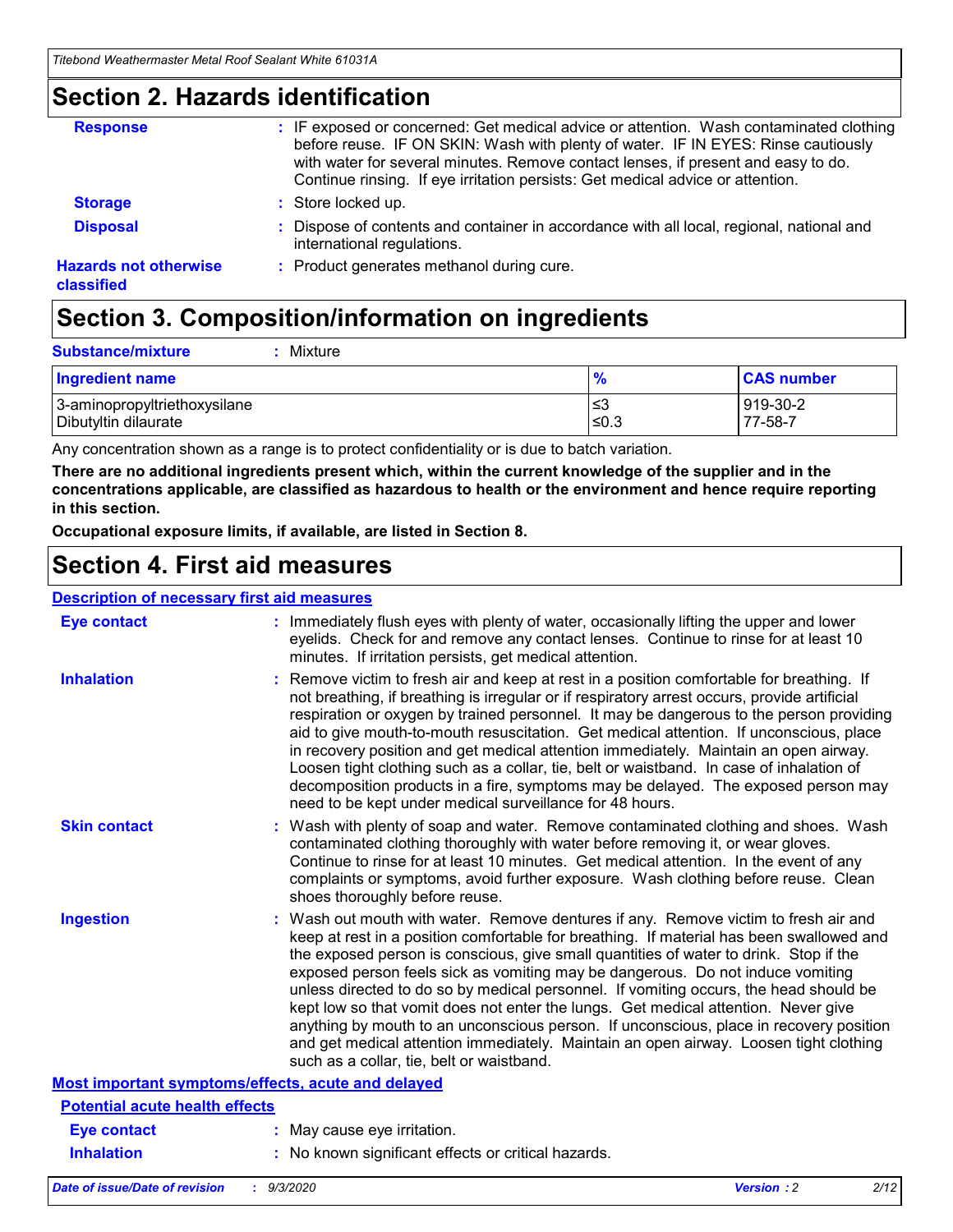| i ilgioinu vvdalilgiinaslei Melai Rooi Sealahl Willie OTOSTA |                                                                                                                                                                                                                                                                                                                                                                                                                 |  |  |
|--------------------------------------------------------------|-----------------------------------------------------------------------------------------------------------------------------------------------------------------------------------------------------------------------------------------------------------------------------------------------------------------------------------------------------------------------------------------------------------------|--|--|
| <b>Section 4. First aid measures</b>                         |                                                                                                                                                                                                                                                                                                                                                                                                                 |  |  |
| <b>Skin contact</b>                                          | : May cause skin irritation.                                                                                                                                                                                                                                                                                                                                                                                    |  |  |
| <b>Ingestion</b>                                             | : No known significant effects or critical hazards.                                                                                                                                                                                                                                                                                                                                                             |  |  |
| Over-exposure signs/symptoms                                 |                                                                                                                                                                                                                                                                                                                                                                                                                 |  |  |
| <b>Eye contact</b>                                           | : Adverse symptoms may include the following:<br>irritation<br>watering<br>redness                                                                                                                                                                                                                                                                                                                              |  |  |
| <b>Inhalation</b>                                            | : Adverse symptoms may include the following:<br>reduced fetal weight<br>increase in fetal deaths<br>skeletal malformations                                                                                                                                                                                                                                                                                     |  |  |
| <b>Skin contact</b>                                          | : Adverse symptoms may include the following:<br>irritation<br>redness<br>reduced fetal weight<br>increase in fetal deaths<br>skeletal malformations                                                                                                                                                                                                                                                            |  |  |
| <b>Ingestion</b>                                             | : Adverse symptoms may include the following:<br>reduced fetal weight<br>increase in fetal deaths<br>skeletal malformations                                                                                                                                                                                                                                                                                     |  |  |
|                                                              | Indication of immediate medical attention and special treatment needed, if necessary                                                                                                                                                                                                                                                                                                                            |  |  |
| <b>Notes to physician</b>                                    | : In case of inhalation of decomposition products in a fire, symptoms may be delayed.<br>The exposed person may need to be kept under medical surveillance for 48 hours.                                                                                                                                                                                                                                        |  |  |
| <b>Specific treatments</b>                                   | : No specific treatment.                                                                                                                                                                                                                                                                                                                                                                                        |  |  |
| <b>Protection of first-aiders</b>                            | : No action shall be taken involving any personal risk or without suitable training. If it is<br>suspected that fumes are still present, the rescuer should wear an appropriate mask or<br>self-contained breathing apparatus. It may be dangerous to the person providing aid to<br>give mouth-to-mouth resuscitation. Wash contaminated clothing thoroughly with water<br>before removing it, or wear gloves. |  |  |
| See toxicological information (Section 11)                   |                                                                                                                                                                                                                                                                                                                                                                                                                 |  |  |

# **Section 5. Fire-fighting measures**

| : Use an extinguishing agent suitable for the surrounding fire.                                                                                                                                   |
|---------------------------------------------------------------------------------------------------------------------------------------------------------------------------------------------------|
| : None known.                                                                                                                                                                                     |
| : In a fire or if heated, a pressure increase will occur and the container may burst.                                                                                                             |
| Decomposition products may include the following materials:<br>carbon dioxide<br>carbon monoxide<br>nitrogen oxides<br>metal oxide/oxides                                                         |
| Promptly isolate the scene by removing all persons from the vicinity of the incident if<br>there is a fire. No action shall be taken involving any personal risk or without suitable<br>training. |
| : Fire-fighters should wear appropriate protective equipment and self-contained breathing<br>apparatus (SCBA) with a full face-piece operated in positive pressure mode.                          |
|                                                                                                                                                                                                   |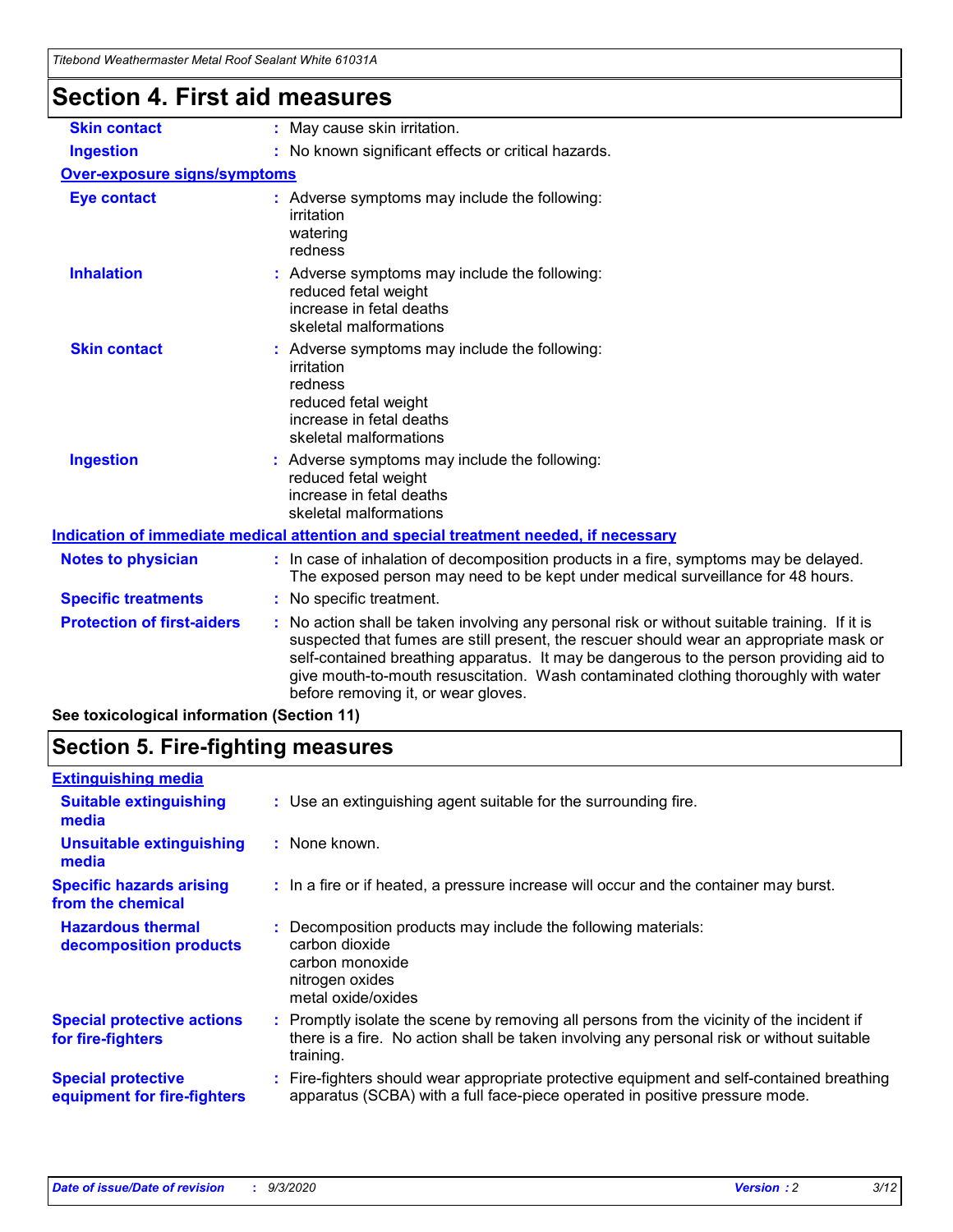### **Section 6. Accidental release measures**

|                                                              | <b>Personal precautions, protective equipment and emergency procedures</b>                                                                                                                                                                                                                                                                                                                                                                                                                                                                                                                                                                                                                                   |  |  |  |
|--------------------------------------------------------------|--------------------------------------------------------------------------------------------------------------------------------------------------------------------------------------------------------------------------------------------------------------------------------------------------------------------------------------------------------------------------------------------------------------------------------------------------------------------------------------------------------------------------------------------------------------------------------------------------------------------------------------------------------------------------------------------------------------|--|--|--|
| For non-emergency<br>personnel                               | : No action shall be taken involving any personal risk or without suitable training.<br>Evacuate surrounding areas. Keep unnecessary and unprotected personnel from<br>entering. Do not touch or walk through spilled material. Avoid breathing vapor or mist.<br>Provide adequate ventilation. Wear appropriate respirator when ventilation is<br>inadequate. Put on appropriate personal protective equipment.                                                                                                                                                                                                                                                                                             |  |  |  |
| For emergency responders                                     | : If specialized clothing is required to deal with the spillage, take note of any information in<br>Section 8 on suitable and unsuitable materials. See also the information in "For non-<br>emergency personnel".                                                                                                                                                                                                                                                                                                                                                                                                                                                                                           |  |  |  |
| <b>Environmental precautions</b>                             | : Avoid dispersal of spilled material and runoff and contact with soil, waterways, drains<br>and sewers. Inform the relevant authorities if the product has caused environmental<br>pollution (sewers, waterways, soil or air).                                                                                                                                                                                                                                                                                                                                                                                                                                                                              |  |  |  |
| <b>Methods and materials for containment and cleaning up</b> |                                                                                                                                                                                                                                                                                                                                                                                                                                                                                                                                                                                                                                                                                                              |  |  |  |
| <b>Small spill</b>                                           | : Stop leak if without risk. Move containers from spill area. Dilute with water and mop up<br>if water-soluble. Alternatively, or if water-insoluble, absorb with an inert dry material and<br>place in an appropriate waste disposal container. Dispose of via a licensed waste<br>disposal contractor.                                                                                                                                                                                                                                                                                                                                                                                                     |  |  |  |
| <b>Large spill</b>                                           | : Stop leak if without risk. Move containers from spill area. Approach release from<br>upwind. Prevent entry into sewers, water courses, basements or confined areas. Wash<br>spillages into an effluent treatment plant or proceed as follows. Contain and collect<br>spillage with non-combustible, absorbent material e.g. sand, earth, vermiculite or<br>diatomaceous earth and place in container for disposal according to local regulations<br>(see Section 13). Dispose of via a licensed waste disposal contractor. Contaminated<br>absorbent material may pose the same hazard as the spilled product. Note: see<br>Section 1 for emergency contact information and Section 13 for waste disposal. |  |  |  |

### **Section 7. Handling and storage**

#### **Precautions for safe handling**

| <b>Protective measures</b>                                                       | : Put on appropriate personal protective equipment (see Section 8). Persons with a<br>history of skin sensitization problems should not be employed in any process in which<br>this product is used. Avoid exposure - obtain special instructions before use. Avoid<br>exposure during pregnancy. Do not handle until all safety precautions have been read<br>and understood. Do not get in eyes or on skin or clothing. Do not ingest. Avoid<br>breathing vapor or mist. If during normal use the material presents a respiratory hazard,<br>use only with adequate ventilation or wear appropriate respirator. Keep in the original<br>container or an approved alternative made from a compatible material, kept tightly<br>closed when not in use. Empty containers retain product residue and can be hazardous.<br>Do not reuse container. |
|----------------------------------------------------------------------------------|--------------------------------------------------------------------------------------------------------------------------------------------------------------------------------------------------------------------------------------------------------------------------------------------------------------------------------------------------------------------------------------------------------------------------------------------------------------------------------------------------------------------------------------------------------------------------------------------------------------------------------------------------------------------------------------------------------------------------------------------------------------------------------------------------------------------------------------------------|
| <b>Advice on general</b><br>occupational hygiene                                 | : Eating, drinking and smoking should be prohibited in areas where this material is<br>handled, stored and processed. Workers should wash hands and face before eating,<br>drinking and smoking. Remove contaminated clothing and protective equipment before<br>entering eating areas. See also Section 8 for additional information on hygiene<br>measures.                                                                                                                                                                                                                                                                                                                                                                                                                                                                                    |
| <b>Conditions for safe storage,</b><br>including any<br><i>incompatibilities</i> | Store between the following temperatures: 0 to 120°C (32 to 248°F). Store in<br>accordance with local regulations. Store in original container protected from direct<br>sunlight in a dry, cool and well-ventilated area, away from incompatible materials (see<br>Section 10) and food and drink. Store locked up. Keep container tightly closed and<br>sealed until ready for use. Containers that have been opened must be carefully<br>resealed and kept upright to prevent leakage. Do not store in unlabeled containers.<br>Use appropriate containment to avoid environmental contamination. See Section 10 for<br>incompatible materials before handling or use.                                                                                                                                                                         |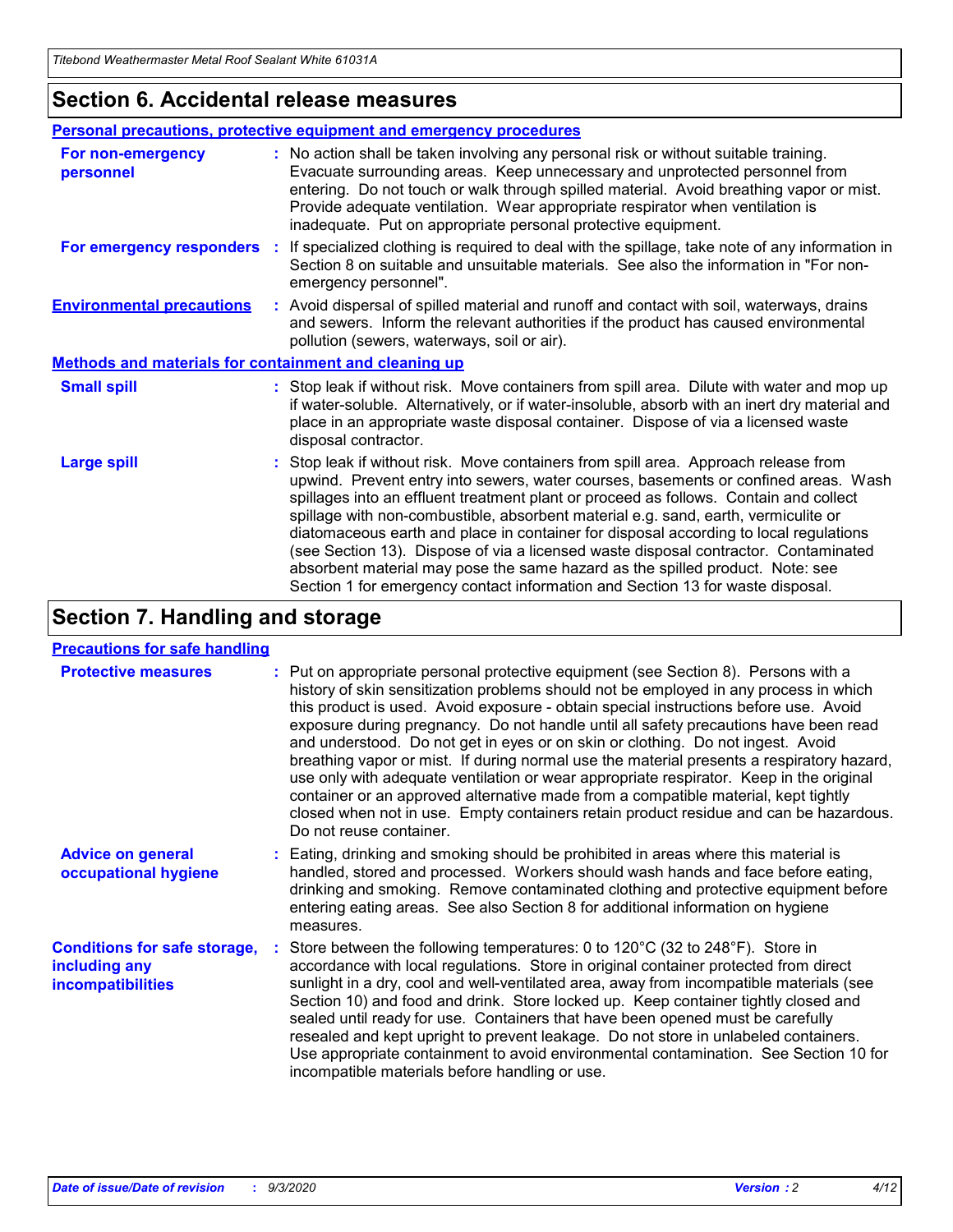# **Section 8. Exposure controls/personal protection**

#### **Control parameters**

#### **Occupational exposure limits**

| <b>Ingredient name</b>                               |    |                        | <b>Exposure limits</b>                                                                                                                                                                                                                                                                                                                                                                                                                                                                                                                                                                                                 |
|------------------------------------------------------|----|------------------------|------------------------------------------------------------------------------------------------------------------------------------------------------------------------------------------------------------------------------------------------------------------------------------------------------------------------------------------------------------------------------------------------------------------------------------------------------------------------------------------------------------------------------------------------------------------------------------------------------------------------|
| 3-aminopropyltriethoxysilane<br>Dibutyltin dilaurate |    |                        | None.<br>ACGIH TLV (United States, 3/2020). Absorbed through skin.<br>Notes: as Sn<br>TWA: $0.1 \text{ mg/m}^3$ , (as Sn) 8 hours.<br>STEL: 0.2 mg/m <sup>3</sup> , (as Sn) 15 minutes.<br>NIOSH REL (United States, 10/2016). Absorbed through skin.<br>Notes: as Sn<br>TWA: 0.1 mg/m <sup>3</sup> , (as Sn) 10 hours.<br>OSHA PEL (United States, 5/2018). Notes: as Sn<br>TWA: 0.1 mg/m <sup>3</sup> , (as Sn) 8 hours.<br>OSHA PEL 1989 (United States, 3/1989). Absorbed through skin.<br>Notes: measured as Sn<br>TWA: 0.1 mg/m <sup>3</sup> , (measured as Sn) 8 hours. Form: Organic                           |
| <b>Appropriate engineering</b><br>controls           |    |                        | : If user operations generate dust, fumes, gas, vapor or mist, use process enclosures,<br>local exhaust ventilation or other engineering controls to keep worker exposure to<br>airborne contaminants below any recommended or statutory limits.                                                                                                                                                                                                                                                                                                                                                                       |
| <b>Environmental exposure</b><br>controls            |    |                        | Emissions from ventilation or work process equipment should be checked to ensure<br>they comply with the requirements of environmental protection legislation. In some<br>cases, fume scrubbers, filters or engineering modifications to the process equipment<br>will be necessary to reduce emissions to acceptable levels.                                                                                                                                                                                                                                                                                          |
| <b>Individual protection measures</b>                |    |                        |                                                                                                                                                                                                                                                                                                                                                                                                                                                                                                                                                                                                                        |
| <b>Hygiene measures</b>                              |    |                        | : Wash hands, forearms and face thoroughly after handling chemical products, before<br>eating, smoking and using the lavatory and at the end of the working period.<br>Appropriate techniques should be used to remove potentially contaminated clothing.<br>Contaminated work clothing should not be allowed out of the workplace. Wash<br>contaminated clothing before reusing. Ensure that eyewash stations and safety<br>showers are close to the workstation location.                                                                                                                                            |
| <b>Eye/face protection</b>                           |    |                        | Safety eyewear complying with an approved standard should be used when a risk<br>assessment indicates this is necessary to avoid exposure to liquid splashes, mists,<br>gases or dusts. If contact is possible, the following protection should be worn, unless<br>the assessment indicates a higher degree of protection: chemical splash goggles.                                                                                                                                                                                                                                                                    |
| <b>Skin protection</b>                               |    |                        |                                                                                                                                                                                                                                                                                                                                                                                                                                                                                                                                                                                                                        |
| <b>Hand protection</b>                               |    |                        | : Chemical-resistant, impervious gloves complying with an approved standard should be<br>worn at all times when handling chemical products if a risk assessment indicates this is<br>necessary. Considering the parameters specified by the glove manufacturer, check<br>during use that the gloves are still retaining their protective properties. It should be<br>noted that the time to breakthrough for any glove material may be different for different<br>glove manufacturers. In the case of mixtures, consisting of several substances, the<br>protection time of the gloves cannot be accurately estimated. |
| <b>Body protection</b>                               |    | handling this product. | Personal protective equipment for the body should be selected based on the task being<br>performed and the risks involved and should be approved by a specialist before                                                                                                                                                                                                                                                                                                                                                                                                                                                |
| <b>Other skin protection</b>                         |    |                        | : Appropriate footwear and any additional skin protection measures should be selected<br>based on the task being performed and the risks involved and should be approved by a<br>specialist before handling this product.                                                                                                                                                                                                                                                                                                                                                                                              |
| <b>Respiratory protection</b>                        | ÷. | aspects of use.        | Based on the hazard and potential for exposure, select a respirator that meets the<br>appropriate standard or certification. Respirators must be used according to a<br>respiratory protection program to ensure proper fitting, training, and other important                                                                                                                                                                                                                                                                                                                                                         |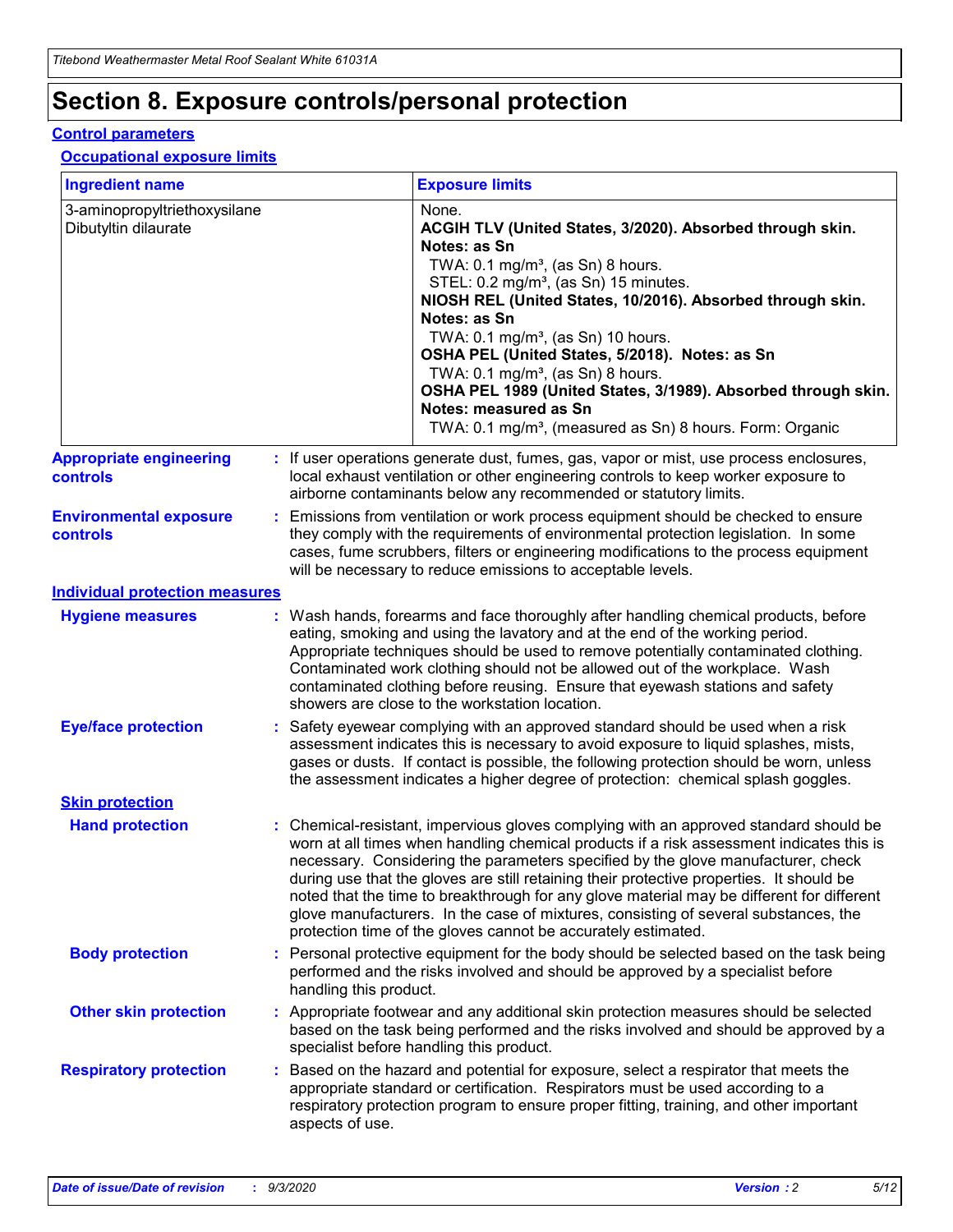### **Section 9. Physical and chemical properties**

#### **Appearance**

| <b>Physical state</b>                                  | : Liquid. [Paste.]                                              |
|--------------------------------------------------------|-----------------------------------------------------------------|
| Color                                                  | White.                                                          |
| Odor                                                   | Characteristic.                                                 |
| <b>Odor threshold</b>                                  | Not available.                                                  |
| pH                                                     | Not applicable.                                                 |
| <b>Melting point</b>                                   | Not available.                                                  |
| <b>Boiling point</b>                                   | : $>200^{\circ}$ C ( $>392^{\circ}$ F)                          |
| <b>Flash point</b>                                     | Closed cup: >200°C (>392°F) [Setaflash.]                        |
| <b>Evaporation rate</b>                                | $:$ >1 (butyl acetate = 1)                                      |
| <b>Flammability (solid, gas)</b>                       | : Not available.                                                |
| <b>Lower and upper explosive</b><br>(flammable) limits | : Not available.                                                |
| <b>VOC (less water, less)</b><br>exempt solvents)      | $: 0$ g/l                                                       |
| <b>Volatility</b>                                      | $: 0\%$ (w/w)                                                   |
| <b>Vapor density</b>                                   | Not available.                                                  |
| <b>Relative density</b>                                | $\frac{1}{2}$ 2.432                                             |
| <b>Solubility</b>                                      | Insoluble in the following materials: cold water and hot water. |
| <b>Solubility in water</b>                             | Not available.                                                  |
| <b>Partition coefficient: n-</b><br>octanol/water      | : Not available.                                                |
| <b>Auto-ignition temperature</b>                       | : Not available.                                                |
| <b>Decomposition temperature</b>                       | : Not available.                                                |
| <b>Viscosity</b>                                       | : Not available.                                                |

### **Section 10. Stability and reactivity**

| <b>Reactivity</b>                            |    | : No specific test data related to reactivity available for this product or its ingredients.            |
|----------------------------------------------|----|---------------------------------------------------------------------------------------------------------|
| <b>Chemical stability</b>                    |    | : The product is stable.                                                                                |
| <b>Possibility of hazardous</b><br>reactions |    | : Under normal conditions of storage and use, hazardous reactions will not occur.                       |
| <b>Conditions to avoid</b>                   |    | : No specific data.                                                                                     |
| <b>Incompatible materials</b>                | ٠. | No specific data.                                                                                       |
| <b>Hazardous decomposition</b><br>products   | ÷. | Under normal conditions of storage and use, hazardous decomposition products should<br>not be produced. |

### **Section 11. Toxicological information**

#### **Information on toxicological effects**

#### **Acute toxicity**

| <b>Product/ingredient name</b> | <b>Result</b>           | <b>Species</b> | <b>Dose</b>                | <b>Exposure</b> |
|--------------------------------|-------------------------|----------------|----------------------------|-----------------|
| 3-aminopropyltriethoxysilane   | <b>ILD50 Dermal</b>     | Rabbit         | 4.29 g/kg                  |                 |
| Dibutyltin dilaurate           | ILD50 Oral<br>LD50 Oral | Rat<br>Rat     | $1.57$ g/kg<br>175 $mg/kg$ |                 |
|                                |                         |                |                            |                 |

**Irritation/Corrosion**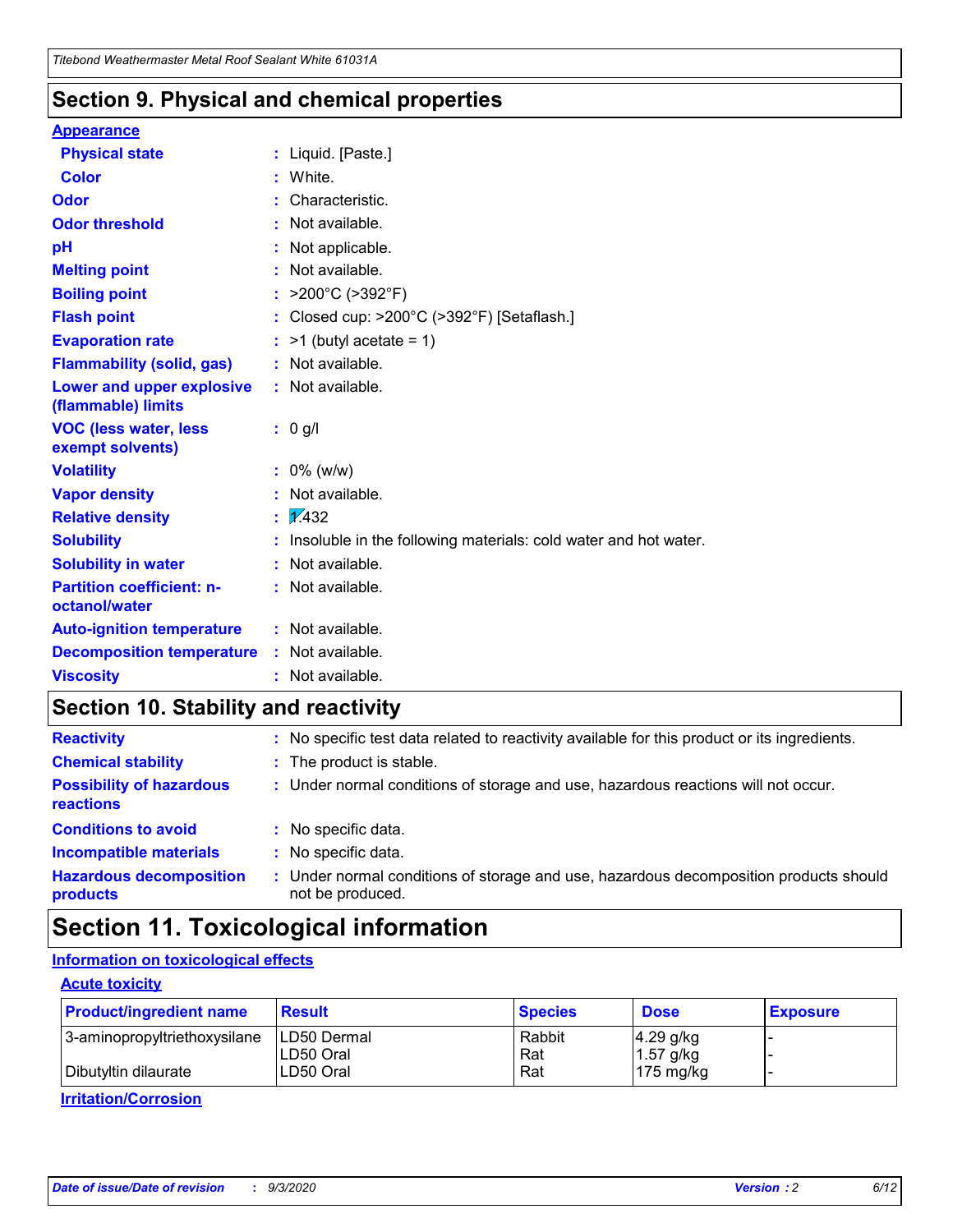# **Section 11. Toxicological information**

| <b>Product/ingredient name</b> | <b>Result</b>            | <b>Species</b> | <b>Score</b> | <b>Exposure</b>     | <b>Observation</b> |
|--------------------------------|--------------------------|----------------|--------------|---------------------|--------------------|
| 3-aminopropyltriethoxysilane   | Eyes - Mild irritant     | Rabbit         |              | $100 \text{ mg}$    |                    |
|                                | Eyes - Severe irritant   | Rabbit         |              | 24 hours 750        |                    |
|                                |                          |                |              | ug                  |                    |
|                                | Skin - Severe irritant   | Rabbit         |              | 24 hours 5          | ۰                  |
|                                |                          |                |              | mq                  |                    |
| Dibutyltin dilaurate           | Eyes - Moderate irritant | Rabbit         |              | <b>24 hours 100</b> |                    |
|                                | Skin - Severe irritant   | Rabbit         |              | mg<br>500 mg        |                    |

#### **Sensitization**

Not available.

#### **Mutagenicity**

Not available.

#### **Carcinogenicity**

Not available.

#### **Reproductive toxicity**

Not available.

#### **Teratogenicity**

Not available.

#### **Specific target organ toxicity (single exposure)**

Not available.

#### **Specific target organ toxicity (repeated exposure)**

| <b>Name</b>                                                                  |                                                                            | <b>Category</b>                                     | <b>Route of</b><br>exposure | <b>Target organs</b> |  |  |
|------------------------------------------------------------------------------|----------------------------------------------------------------------------|-----------------------------------------------------|-----------------------------|----------------------|--|--|
| Dibutyltin dilaurate                                                         |                                                                            | Category 1                                          |                             | respiratory system   |  |  |
| <b>Aspiration hazard</b><br>Not available.                                   |                                                                            |                                                     |                             |                      |  |  |
| <b>Information on the likely</b><br>routes of exposure                       | : Not available.                                                           |                                                     |                             |                      |  |  |
| <b>Potential acute health effects</b>                                        |                                                                            |                                                     |                             |                      |  |  |
| <b>Eye contact</b>                                                           | : May cause eye irritation.                                                |                                                     |                             |                      |  |  |
| <b>Inhalation</b>                                                            |                                                                            | : No known significant effects or critical hazards. |                             |                      |  |  |
| <b>Skin contact</b>                                                          |                                                                            | : May cause skin irritation.                        |                             |                      |  |  |
| <b>Ingestion</b>                                                             |                                                                            | : No known significant effects or critical hazards. |                             |                      |  |  |
| Symptoms related to the physical, chemical and toxicological characteristics |                                                                            |                                                     |                             |                      |  |  |
| <b>Eye contact</b>                                                           | irritation<br>watering<br>redness                                          | : Adverse symptoms may include the following:       |                             |                      |  |  |
| <b>Inhalation</b>                                                            | reduced fetal weight<br>increase in fetal deaths<br>skeletal malformations | : Adverse symptoms may include the following:       |                             |                      |  |  |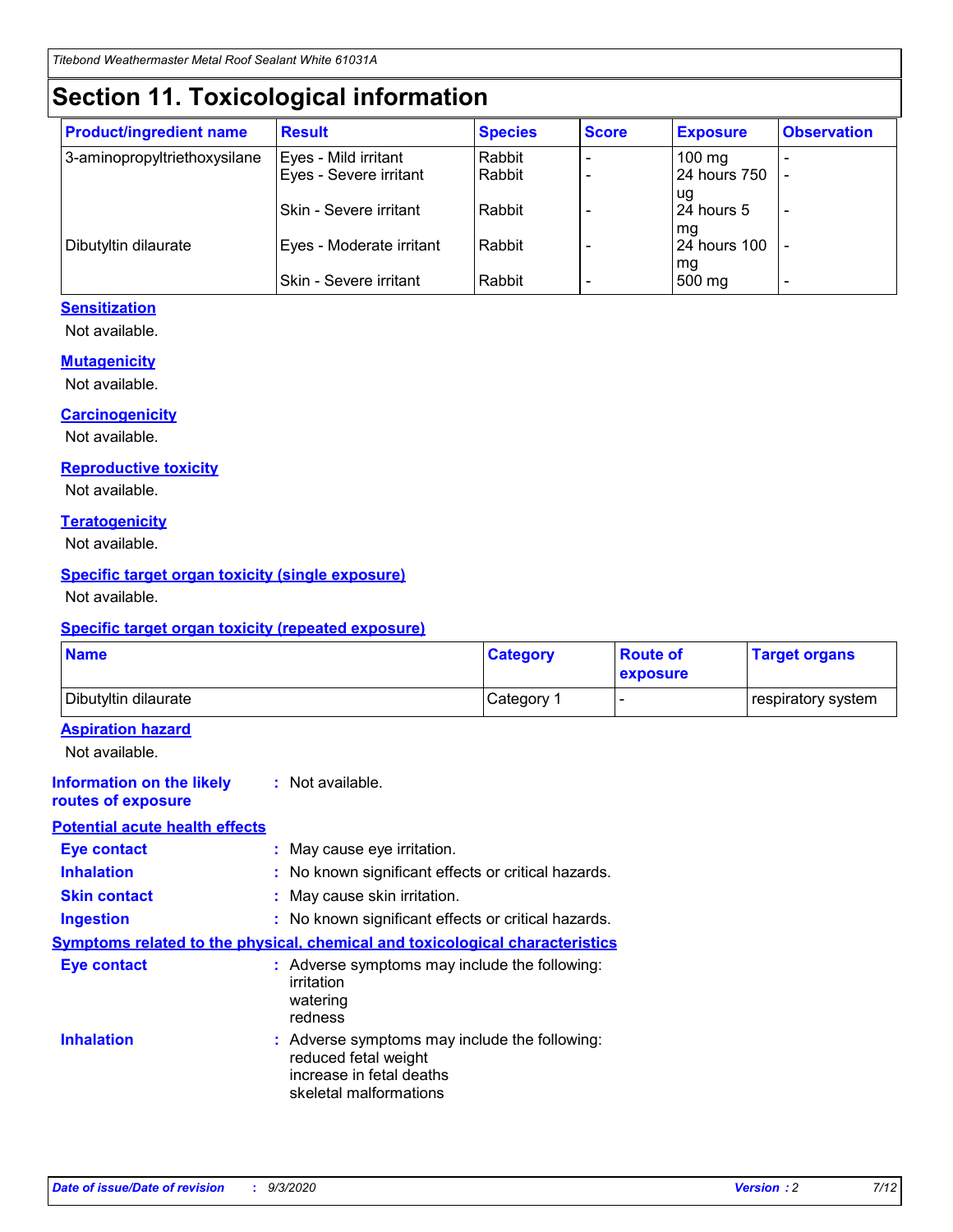*Titebond Weathermaster Metal Roof Sealant White 61031A*

# **Section 11. Toxicological information**

| <b>Skin contact</b>                     | : Adverse symptoms may include the following:<br>irritation                                            |
|-----------------------------------------|--------------------------------------------------------------------------------------------------------|
|                                         | redness                                                                                                |
|                                         | reduced fetal weight                                                                                   |
|                                         | increase in fetal deaths                                                                               |
|                                         | skeletal malformations                                                                                 |
| <b>Ingestion</b>                        | : Adverse symptoms may include the following:<br>reduced fetal weight                                  |
|                                         | increase in fetal deaths                                                                               |
|                                         | skeletal malformations                                                                                 |
|                                         | Delayed and immediate effects and also chronic effects from short and long term exposure               |
| <b>Short term exposure</b>              |                                                                                                        |
| <b>Potential immediate</b><br>effects   | : Not available.                                                                                       |
| <b>Potential delayed effects</b>        | : Not available.                                                                                       |
| <b>Long term exposure</b>               |                                                                                                        |
| <b>Potential immediate</b><br>effects   | : Not available.                                                                                       |
| <b>Potential delayed effects</b>        | : Not available.                                                                                       |
| <b>Potential chronic health effects</b> |                                                                                                        |
| Not available.                          |                                                                                                        |
| <b>General</b>                          | Once sensitized, a severe allergic reaction may occur when subsequently exposed to<br>very low levels. |
| <b>Carcinogenicity</b>                  | No known significant effects or critical hazards.                                                      |
| <b>Mutagenicity</b>                     | : No known significant effects or critical hazards.                                                    |
| <b>Teratogenicity</b>                   | May damage the unborn child.                                                                           |
| <b>Developmental effects</b>            | : No known significant effects or critical hazards.                                                    |
| <b>Fertility effects</b>                | : May damage fertility.                                                                                |
| <b>Numerical measures of toxicity</b>   |                                                                                                        |
| <b>Acute toxicity estimates</b>         |                                                                                                        |
| Not ovoilable                           |                                                                                                        |

Not available.

# **Section 12. Ecological information**

#### **Toxicity**

| <b>Product/ingredient name</b> | <b>Result</b>                                       | <b>Species</b>               | <b>Exposure</b>       |
|--------------------------------|-----------------------------------------------------|------------------------------|-----------------------|
| Dibutyltin dilaurate           | $ CC50>3$ mg/l<br>Chronic EC10 > 2 mg/l Fresh water | Algae<br>Algae - Desmodesmus | 72 hours<br>196 hours |
|                                |                                                     | <b>I</b> subspicatus         |                       |

#### **Persistence and degradability**

| <b>Product/ingredient name</b> | <b>Test</b>                                                                    | <b>Result</b>  |                   | <b>Dose</b> | <b>Inoculum</b>         |
|--------------------------------|--------------------------------------------------------------------------------|----------------|-------------------|-------------|-------------------------|
| Dibutyltin dilaurate           | OECD 301F<br>Ready<br>Biodegradability -<br>Manometric<br>Respirometry<br>Test | 23 % - 28 days |                   |             |                         |
| <b>Product/ingredient name</b> | <b>Aquatic half-life</b>                                                       |                | <b>Photolysis</b> |             | <b>Biodegradability</b> |
| Dibutyltin dilaurate           |                                                                                |                |                   |             | <b>Inherent</b>         |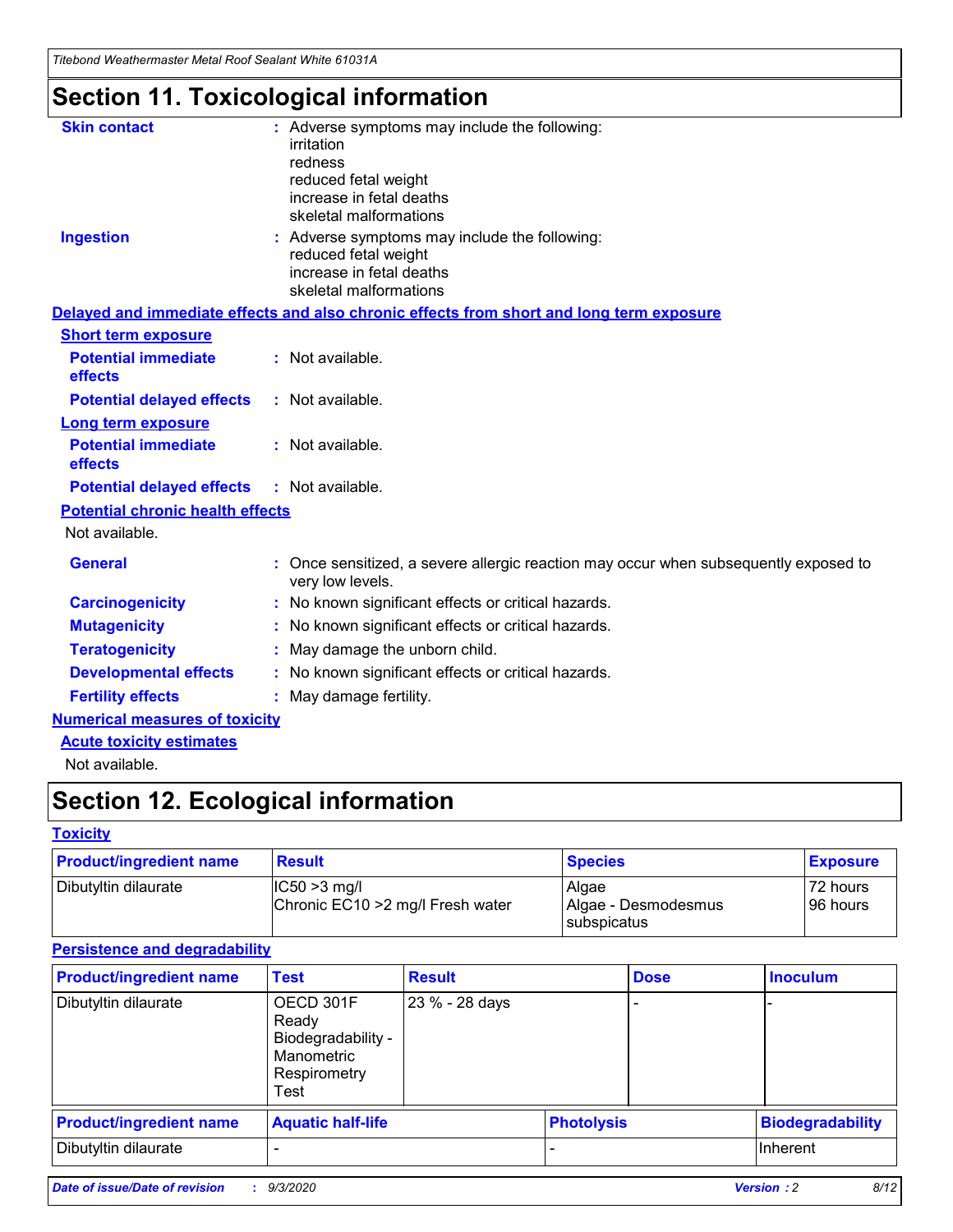# **Section 12. Ecological information**

#### **Bioaccumulative potential**

| <b>Product/ingredient name</b> | $LogPow$ | <b>BCF</b> | <b>Potential</b> |
|--------------------------------|----------|------------|------------------|
| 3-aminopropyltriethoxysilane   | 1.7      | 3.4        | low              |
| Dibutyltin dilaurate           | 4.44     | 2.91       | low              |

#### **Mobility in soil**

| <b>Soil/water partition</b>    | : Not available. |
|--------------------------------|------------------|
| coefficient (K <sub>oc</sub> ) |                  |

**Other adverse effects** : No known significant effects or critical hazards.

### **Section 13. Disposal considerations**

**Disposal methods :**

The generation of waste should be avoided or minimized wherever possible. Disposal of this product, solutions and any by-products should at all times comply with the requirements of environmental protection and waste disposal legislation and any regional local authority requirements. Dispose of surplus and non-recyclable products via a licensed waste disposal contractor. Waste should not be disposed of untreated to the sewer unless fully compliant with the requirements of all authorities with jurisdiction. Waste packaging should be recycled. Incineration or landfill should only be considered when recycling is not feasible. This material and its container must be disposed of in a safe way. Care should be taken when handling emptied containers that have not been cleaned or rinsed out. Empty containers or liners may retain some product residues. Avoid dispersal of spilled material and runoff and contact with soil, waterways, drains and sewers.

### **Section 14. Transport information**

|                                      | <b>DOT</b><br><b>Classification</b> | <b>TDG</b><br><b>Classification</b> | <b>Mexico</b><br><b>Classification</b> | <b>ADR/RID</b>               | <b>IMDG</b>              | <b>IATA</b>    |
|--------------------------------------|-------------------------------------|-------------------------------------|----------------------------------------|------------------------------|--------------------------|----------------|
| <b>UN number</b>                     | Not regulated.                      | Not regulated.                      | Not regulated.                         | Not regulated.               | Not regulated.           | Not regulated. |
| <b>UN proper</b><br>shipping name    |                                     |                                     |                                        |                              |                          |                |
| <b>Transport</b><br>hazard class(es) | $\overline{\phantom{m}}$            | $\overline{\phantom{0}}$            | $\qquad \qquad$                        | $\qquad \qquad \blacksquare$ | $\overline{\phantom{a}}$ |                |
| <b>Packing group</b>                 | $\qquad \qquad \blacksquare$        |                                     |                                        |                              |                          |                |
| <b>Environmental</b><br>hazards      | No.                                 | No.                                 | No.                                    | No.                          | No.                      | No.            |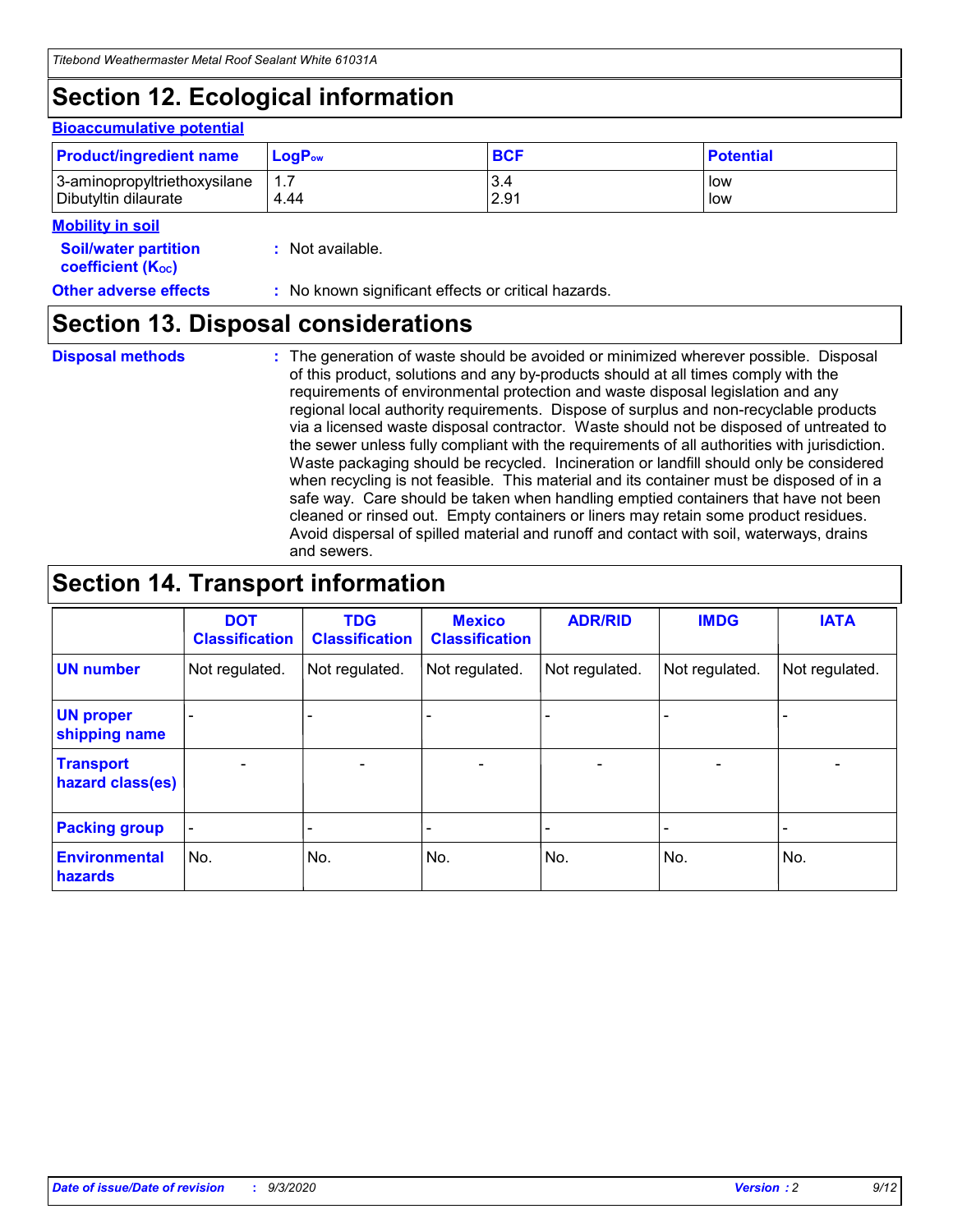### **Section 15. Regulatory information**

#### **U.S. Federal regulations**

#### **SARA 302/304**

#### **Composition/information on ingredients**

No products were found.

| SARA 304 RQ | Not applicable. |
|-------------|-----------------|
|-------------|-----------------|

#### **SARA 311/312**

**Classification :** EYE IRRITATION - Category 2B SKIN SENSITIZATION - Category 1 TOXIC TO REPRODUCTION - Category 1B HNOC - Product generates methanol during cure.

#### **Composition/information on ingredients**

| <b>Name</b>                  | $\frac{9}{6}$ | <b>Classification</b>                                                                                                                                                                                                                                                                                      |
|------------------------------|---------------|------------------------------------------------------------------------------------------------------------------------------------------------------------------------------------------------------------------------------------------------------------------------------------------------------------|
| 3-aminopropyltriethoxysilane | $\leq$ 3      | <b>FLAMMABLE LIQUIDS - Category 4</b><br><b>ACUTE TOXICITY (oral) - Category 4</b><br><b>SKIN IRRITATION - Category 2</b><br>EYE IRRITATION - Category 2A                                                                                                                                                  |
| Dibutyltin dilaurate         | ≤0.3          | <b>ACUTE TOXICITY (oral) - Category 3</b><br>SKIN CORROSION - Category 1C<br>SERIOUS EYE DAMAGE - Category 1<br>SKIN SENSITIZATION - Category 1<br><b>GERM CELL MUTAGENICITY - Category 2</b><br>TOXIC TO REPRODUCTION - Category 1B<br>SPECIFIC TARGET ORGAN TOXICITY (REPEATED<br>EXPOSURE) - Category 1 |

#### **State regulations**

**Massachusetts :**

: None of the components are listed.

**New York :** None of the components are listed. **New Jersey :** None of the components are listed.

**Pennsylvania :** None of the components are listed.

#### **California Prop. 65**

WARNING: This product can expose you to methanol, which is known to the State of California to cause birth defects or other reproductive harm. For more information go to www.P65Warnings.ca.gov.

| Ingredient name | No significant risk<br>level | <b>Maximum</b><br>acceptable dosage<br><b>level</b> |
|-----------------|------------------------------|-----------------------------------------------------|
| l methanol      |                              | Yes.                                                |

#### **International regulations**

**Chemical Weapon Convention List Schedules I, II & III Chemicals** Not listed.

#### **Montreal Protocol**

Not listed.

**Stockholm Convention on Persistent Organic Pollutants**

Not listed.

#### **UNECE Aarhus Protocol on POPs and Heavy Metals** Not listed.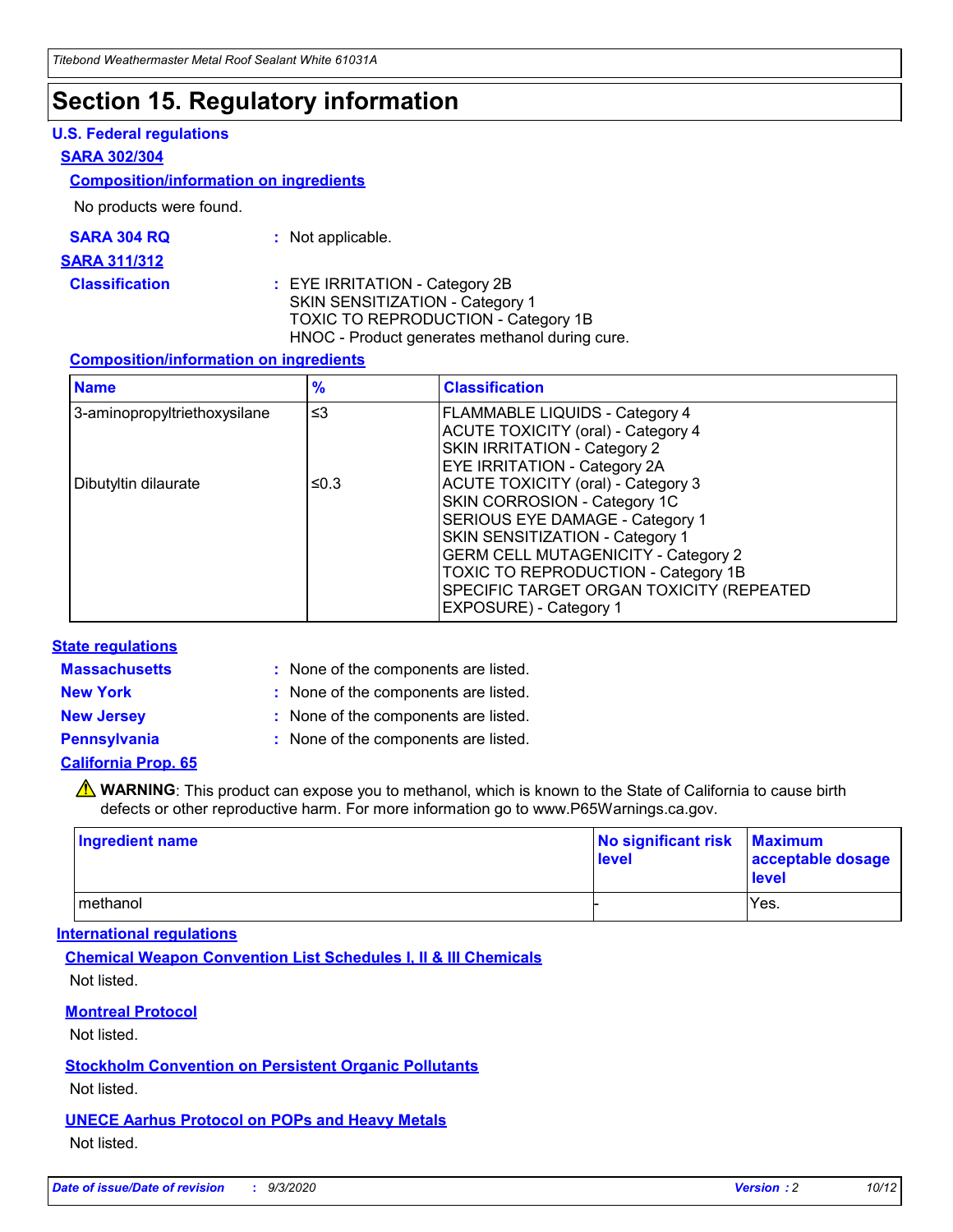### **Section 15. Regulatory information**

#### **Inventory list**

- 
- **China :** Not determined.

**United States TSCA 8(b) inventory**

**:** All components are active or exempted.

# **Section 16. Other information**

**Hazardous Material Information System (U.S.A.)**



**Caution: HMIS® ratings are based on a 0-4 rating scale, with 0 representing minimal hazards or risks, and 4 representing significant hazards or risks. Although HMIS® ratings and the associated label are not required on SDSs or products leaving a facility under 29 CFR 1910.1200, the preparer may choose to provide them. HMIS® ratings are to be used with a fully implemented HMIS® program. HMIS® is a registered trademark and service mark of the American Coatings Association, Inc.**

**The customer is responsible for determining the PPE code for this material. For more information on HMIS® Personal Protective Equipment (PPE) codes, consult the HMIS® Implementation Manual.**

**National Fire Protection Association (U.S.A.)**



**Reprinted with permission from NFPA 704-2001, Identification of the Hazards of Materials for Emergency Response Copyright ©1997, National Fire Protection Association, Quincy, MA 02269. This reprinted material is not the complete and official position of the National Fire Protection Association, on the referenced subject which is represented only by the standard in its entirety.**

**Copyright ©2001, National Fire Protection Association, Quincy, MA 02269. This warning system is intended to be interpreted and applied only by properly trained individuals to identify fire, health and reactivity hazards of chemicals. The user is referred to certain limited number of chemicals with recommended classifications in NFPA 49 and NFPA 325, which would be used as a guideline only. Whether the chemicals are classified by NFPA or not, anyone using the 704 systems to classify chemicals does so at their own risk.**

#### **Procedure used to derive the classification**

| <b>Classification</b>                                                                                         | <b>Justification</b>                                  |
|---------------------------------------------------------------------------------------------------------------|-------------------------------------------------------|
| <b>EYE IRRITATION - Category 2B</b><br>SKIN SENSITIZATION - Category 1<br>TOXIC TO REPRODUCTION - Category 1B | Expert judgment<br>Expert judgment<br>Expert judgment |
| <b>History</b>                                                                                                |                                                       |

| .                                 |             |
|-----------------------------------|-------------|
| <b>Date of printing</b>           | : 4/22/2022 |
| Date of issue/Date of<br>revision | : 9/3/2020  |
| Date of previous issue            | : 9/3/2020  |
| <b>Version</b>                    | $\cdot$ 2   |
|                                   |             |